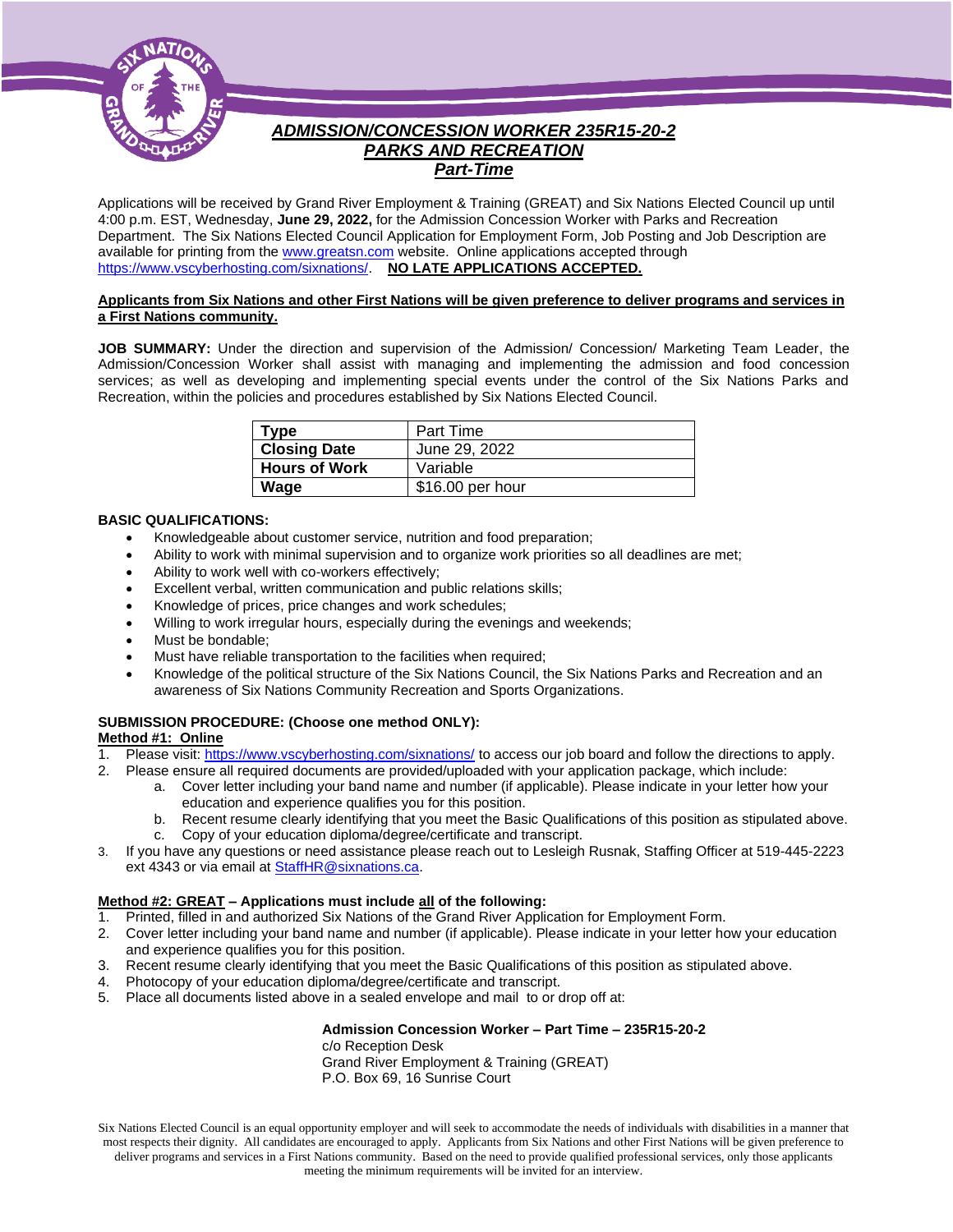

# **1738 Fourth Line, P.O. Box 419 Ohsweken, Ontario NOA 1MO** Telephone: 519-445-4311 Fax 519-445-4401

# **POSITION DESCRIPTION**

**POSITION TITLE: Part-time Admission/Concession Worker**

**REPORTING RELATIONSHIP:**

**Reports to and works under the direction and supervision of the Admission/Concession/Marketing Team Leader**

**PURPOSE and SCOPE of the POSITION:**

**To assist the Admission/Concession/Marketing Team Leader in managing and implementing the admission and food concession services established at the following facilities:**

**\* Arena \*Ball Diamonds \*Community Hall**

**As well as developing and implementing special events for facilities such as:**

**\*Arena \*Ball Diamonds \*Community Hall**

**Under the control of the Six Nations Parks and Recreation Department, within the policies and procedures established by the Six Nations Council.**

## **RESPONSIBILITIES:**

**Work at the admission, concession according to the Six Nations Employment Policy to ensure that facilities are open on time.**

**Daily deposits of cash receipts from the admission fees and concession sales generated at the Parks and Recreation facilities.**

**Keep informed of facility schedules, new reservations and reservation changes as received form the central administration office of the Parks and Recreation Department.**

**Monitors inventory of supplies and notifies Admission/Concession/Marketing Team Leader of any shortage. Restocks inventory after shift.**

**With a hands on approach, the Admission/Concession Workers will be responsible for the daily customer service program:**

- **Customer Service**
- **Health and Safety Regulations**

**Attendance at training courses and meetings as directed by the Admission/Concession/Marketing Team Leader.**

**Performs related duties as may be required by the Admission/Concession/Marketing Team Leader.**

## **WORKING CONDITIONS:**

**Major element is that the peak activity hours are usually during leisure hours such as late afternoons, evenings and weekends. Working hours vary from week to week and are subject to demand of the facilities which are used primarily during the evenings and weekends.**

#### **Work requires some physical activity: is subject to interruptions, deadlines and unscheduled hours.**

Six Nations Elected Council is an equal opportunity employer and will seek to accommodate the needs of individuals with disabilities in a manner that most respects their dignity. All candidates are encouraged to apply. Applicants from Six Nations and other First Nations will be given preference to deliver programs and services in a First Nations community. Based on the need to provide qualified professional services, only those applicants meeting the minimum requirements will be invited for an interview.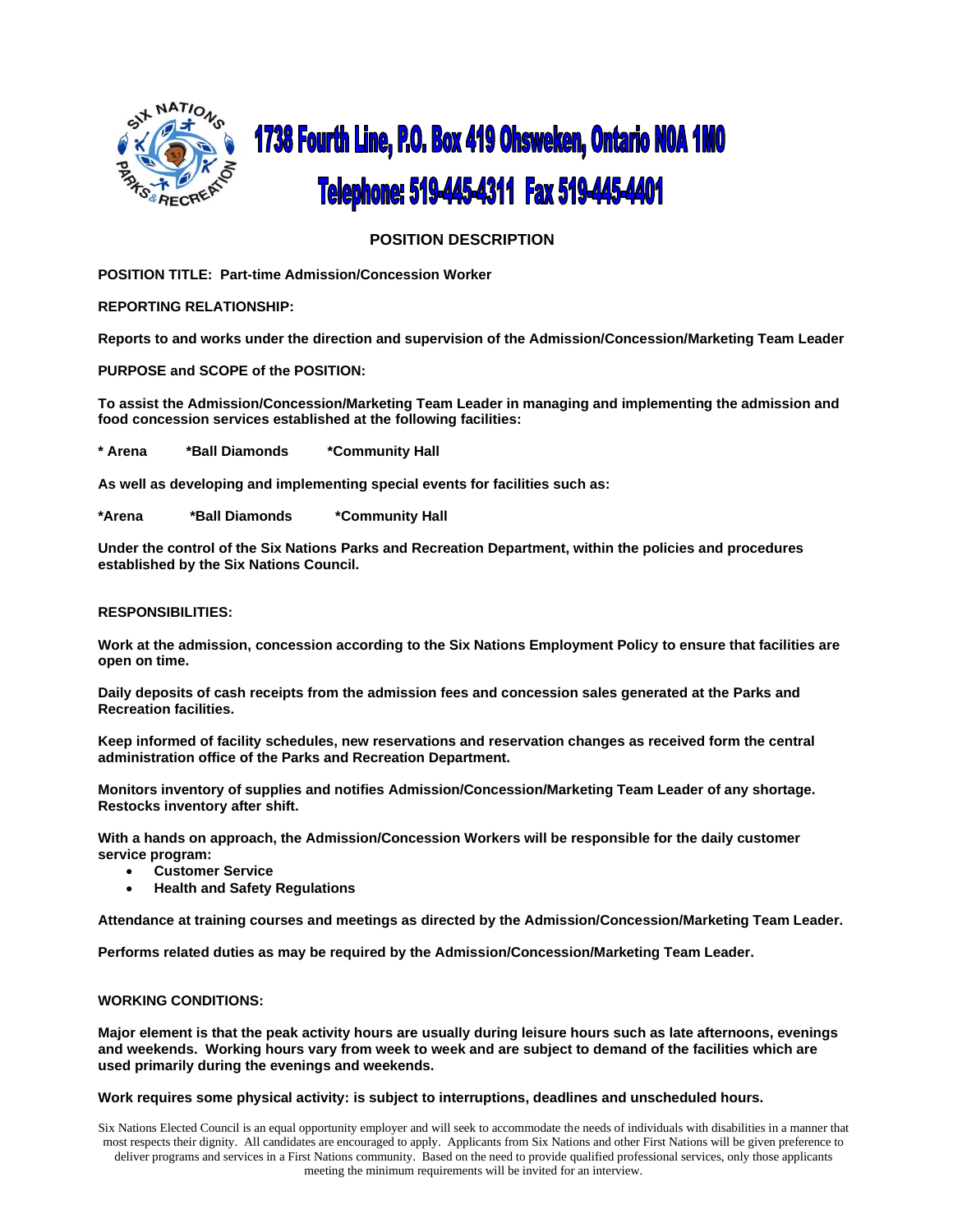**Interruption can be expected any time either at the office or at home.**

**Involves some public profile and scrutiny because the general public are the main users of the recreation facilities.**

**The peak operating season of the facilities are dependent upon the seasons of the year.**

## **WORKING RELATIONSHIPS**

**With the ADMISSION/CONCESSION/MARKETING TEAM LEADER: Receive direction, guidance and discusses plans, priorities or interacts to ensure tasks are done efficiently and effectively, receives instruction and supervision.**

**With the Admission and Concession Par-time Staff: Provides leadership, supervision, direction and guidance; ensures the delivery of an effective and efficient customer service is presented to the public when they use the recreation facilities.**

**With the Administration Team Leader:**

**Receives direction and guidance about the rental schedules for the recreation facilities, concession procedures and schedules when the Admission/Concession/Marketing Team Leader is absent. Communication link is essential to ensure up-to-date facility schedules are always maintained.**

**With the Finance Team Leader: Communication is required when received pay cheques.**

**With the Maintenance Staff: Communicates if there are problems with equipment.**

**With other Six Nations Council Staff:**

**Exhibits courtesy, co-operation and teamwork with all staff from other department.**

**With other Public:**

**Represents and promotes the Six Nations Parks and Recreation Department in a courteous, positive and cooperative manner; provides information and assistance. Determines services needs, maintains accessibility during events. Promotes the proper use of admission and concessions areas.**

**KNOWLEDGE and SKILLS**

**Knowledgeable about customer service, nutrition and food preparation.**

**Ability to work with minimal supervision and to organize work priorities so all deadlines are met.**

**Ability to work well with co-workers effectively.**

**Excellent verbal, written communication and public relations skills.**

**Knowledge of prices changes and work schedules.**

**Willingness to work regular hours, especially during the evenings and weekends.**

**Must be bondable**

**Must have transportation to the facilities when required.**

**Knowledge of the political structure of the Six Nations Council, the Recreation and Community Centres Board and an awareness of Six Nations Community Recreation and Sports Organizations.**

Six Nations Elected Council is an equal opportunity employer and will seek to accommodate the needs of individuals with disabilities in a manner that most respects their dignity. All candidates are encouraged to apply. Applicants from Six Nations and other First Nations will be given preference to deliver programs and services in a First Nations community. Based on the need to provide qualified professional services, only those applicants meeting the minimum requirements will be invited for an interview.